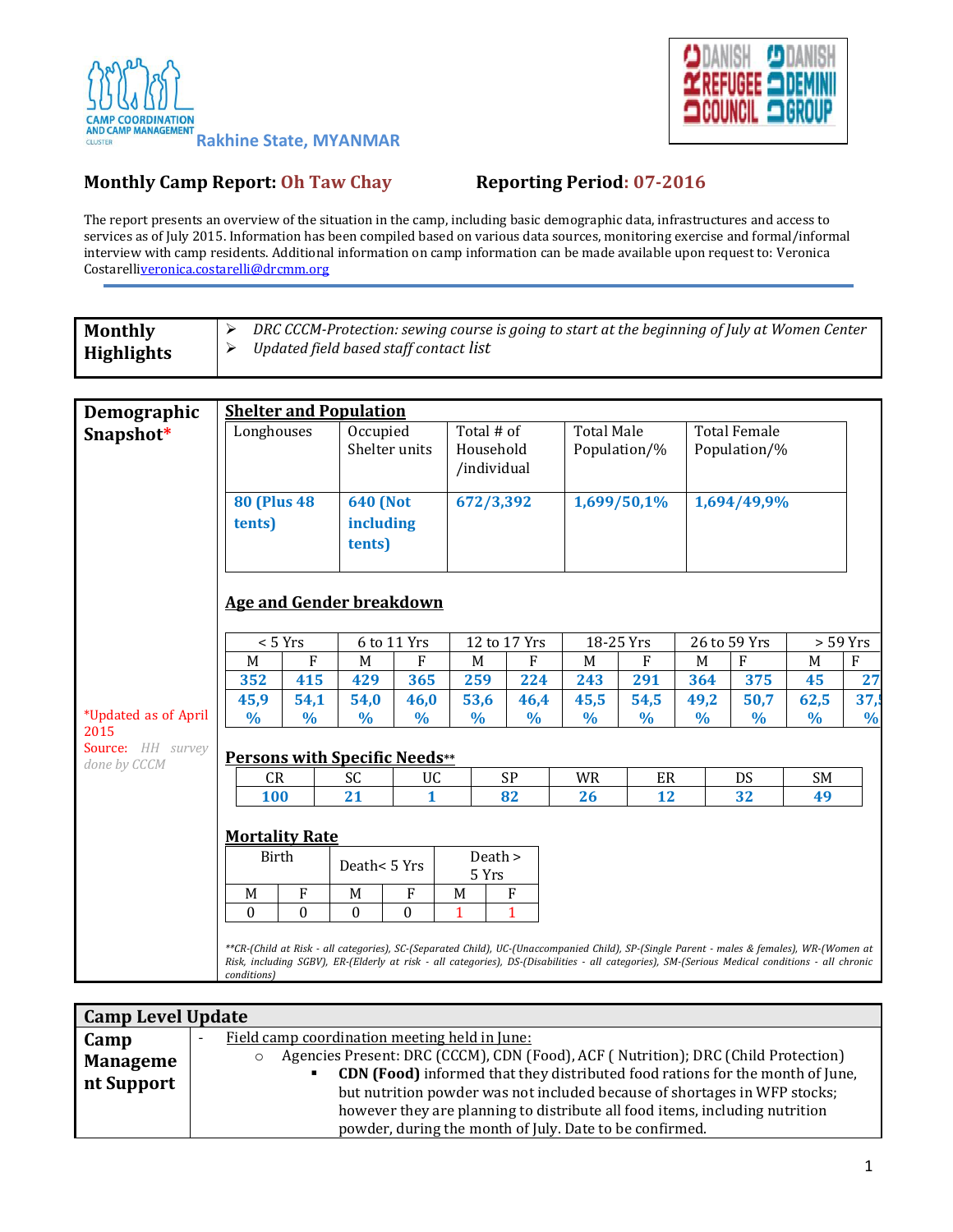



|                         | CDN raised the issue of the food warehouse in the camp being unsuitable for<br>storage due to weather damage and they requested to know who will be<br>responsible for renovating it. DRC (CCCM) will follow-up this issues<br>General updates from different actors;<br>Next Camp Coordination meeting at field level is scheduled on July 29th at 10:30.<br>➤<br>Next meeting with CMC members is scheduled on the $16th$ of July (time to be confirmed).<br>⋗<br>Committees meeting:<br>⋗<br>Women group on the $3rd$ of July;<br>$\circ$<br>Elderly group on the 3rd of July;<br>$\circ$<br>Youth group female on the 23 <sup>rd</sup> of July;<br>$\circ$<br>Youth group male on the 16 <sup>th</sup> of July;<br>$\circ$ |
|-------------------------|--------------------------------------------------------------------------------------------------------------------------------------------------------------------------------------------------------------------------------------------------------------------------------------------------------------------------------------------------------------------------------------------------------------------------------------------------------------------------------------------------------------------------------------------------------------------------------------------------------------------------------------------------------------------------------------------------------------------------------|
| <b>Other</b><br>updates | Sewing course: DRC CCCM in collaboration with DRC Protection is going to start a sewing course<br>at the beginning of July at the Women's Center. The course will target the women's group,<br>including youth female.<br>Individual assessments with the elderly groups in the 2 <sup>nd</sup> week of July in collaboration with<br>$\overline{\phantom{a}}$<br>UNHCR community services.<br>Monitoring and referral:<br>Wash Infrastructure monitoring on the 4 <sup>th</sup> week of July.<br>$\circ$<br>Hygiene Kit distribution monitoring (depending on distribution schedule).<br>$\circ$<br>Food distribution (depending on distribution schedule).<br>$\circ$<br>CRM on-going<br>$\circ$                             |

| <b>Camp Sectoral Update</b>                            |                                                                                                                                                                                                     | <b>Planned activities</b>                                                                                                                                                                         |  |  |  |
|--------------------------------------------------------|-----------------------------------------------------------------------------------------------------------------------------------------------------------------------------------------------------|---------------------------------------------------------------------------------------------------------------------------------------------------------------------------------------------------|--|--|--|
| <b>Shelter</b><br><b>DRC-UNHCR</b>                     | Several shelters have been damaged by the heavy<br>rain during the last weeks.                                                                                                                      | This issue is going to be raised at the next<br>CCCM Cluster meeting which will be held<br>at the District Administration Office.                                                                 |  |  |  |
| <b>Non</b><br>Food<br><b>Items</b><br><b>DRC-UNHCR</b> | No distribution planned for OTC<br>$\overline{\phantom{a}}$                                                                                                                                         |                                                                                                                                                                                                   |  |  |  |
| <b>WASH</b><br>CDN                                     | On-going hygiene promotion with the community<br>$\tilde{\phantom{a}}$<br>and in the TLS.<br>On-going cleaning of CWF (Ceramic Water filter),<br>$\tilde{\phantom{a}}$<br>water storage containers. | Training for field based staff on KAP<br>$\blacksquare$<br>survey on the 4 <sup>th</sup> week of July.<br>Monthly meeting with the Wash<br>$\blacksquare$<br>groups on WASH facility maintenance. |  |  |  |
| <b>Health</b><br><b>IRC</b>                            | Nothing was reported;                                                                                                                                                                               | Health profiling data-collection on-<br>going;<br>Regular activities on-going.                                                                                                                    |  |  |  |
| <b>Nutrition</b><br>ACF                                | Nothing was reported<br>$\overline{\phantom{a}}$                                                                                                                                                    | Nothing was reported<br>$\tilde{\phantom{a}}$                                                                                                                                                     |  |  |  |
| <b>MHCP</b><br>ACF                                     | MHCP activities (Mental Health and Care<br>$\overline{\phantom{a}}$<br>Practices) - Psychosocial Counseling, Support<br>Group, Home Visits are on-going at OTP center.                              | Regular activities on-going.<br>$\blacksquare$                                                                                                                                                    |  |  |  |